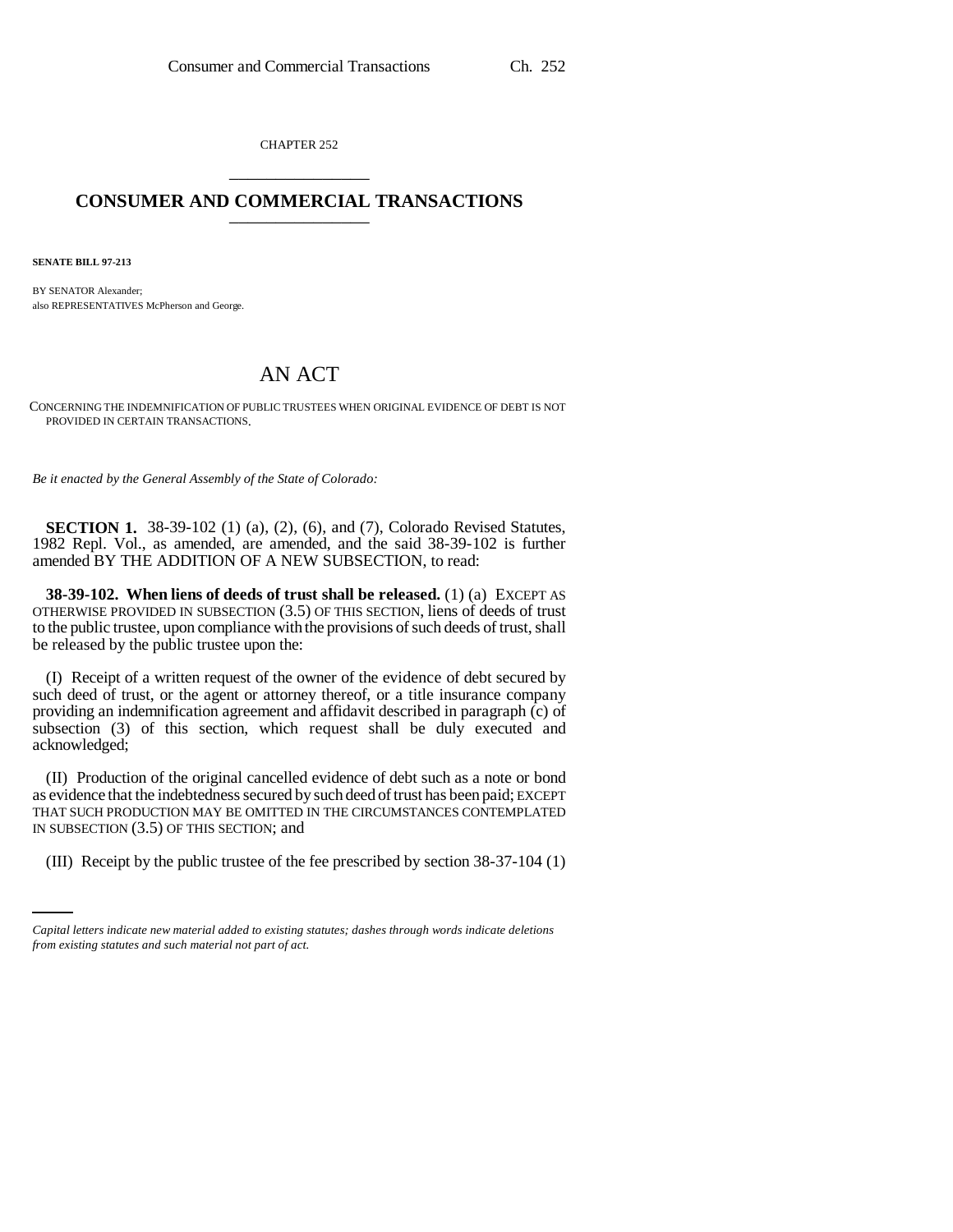Ch. 252 Consumer and Commercial Transactions

(a) and the fee for recording the release.

(2) If the purpose of the deed of trust has been fully or partially satisfied and the indebtedness secured by such deed of trust has not been paid, the public trustee shall release the lien of the deed of trust as to all or portions of the property encumbered by the deed of trust pursuant to the provisions of subsection (1) of this section if the original evidence of debt is exhibited and the request to release states CERTIFIES that the purpose of the deed of trust has been fully or partially satisfied AND IF EITHER THE ORIGINAL EVIDENCE OF DEBT IS EXHIBITED OR THE OWNER IS AN ENTITY DESCRIBED IN PARAGRAPH (b) OF SUBSECTION (3.5) OF THIS SECTION THAT HAS MADE, IN THE OWNER'S REQUEST FOR RELEASE OR PARTIAL RELEASE, THE CERTIFICATION CONTEMPLATED IN PARAGRAPH (a) OF SUBSECTION (3.5) OF THIS SECTION.

(3.5) (a) IF THE OWNER OF THE EVIDENCE OF DEBT IS A FINANCIAL INSTITUTION DESCRIBED IN PARAGRAPH (b) OF THIS SUBSECTION (3.5), THE PUBLIC TRUSTEE MAY ACCEPT, IN LIEU OF PRODUCTION OR EXHIBITION OF THE ORIGINAL EVIDENCE OF DEBT REQUIRED BY SUBSECTION (1) OR (2) OF THIS SECTION, A CERTIFICATION MADE IN THE OWNER'S REQUEST FOR RELEASE OR PARTIAL RELEASE CERTIFYING THAT THE OWNER IS A FINANCIAL INSTITUTION DESCRIBED IN PARAGRAPH (b) OF THIS SUBSECTION (3.5), THAT THE ORIGINAL EVIDENCE OF DEBT IS NOT BEING EXHIBITED OR PRODUCED, AND THAT THE OWNER AGREES THAT THE OWNER IS OBLIGATED TO INDEMNIFY THE PUBLIC TRUSTEE PURSUANT TO THIS PARAGRAPH (a). WHETHER SUCH AGREEMENT IS CONTAINED IN THE CERTIFICATION, THE OWNER, BY REQUESTING RELEASE OR PARTIAL RELEASE WITHOUT PRODUCTION OR EXHIBITION OF THE EVIDENCE OF INDEBTEDNESS, SHALL BE DEEMED TO HAVE AGREED TO INDEMNIFY THE PUBLIC TRUSTEE FOR ANY AND ALL DAMAGES, COSTS, LIABILITIES, AND REASONABLE ATTORNEY FEES INCURRED AS A RESULT OF THE ACTION OF THE PUBLIC TRUSTEE TAKEN IN ACCORDANCE WITH SUCH REQUEST, AND NO SEPARATE INDEMNIFICATION AGREEMENT SHALL BE NECESSARY FOR THE AGREEMENT TO INDEMNIFY TO BE EFFECTIVE. VENUE FOR ANY ACTION BASED UPON SUCH INDEMNIFICATION AGREEMENT SHALL BE PROPER ONLY IN THE COUNTY IN WHICH THE PUBLIC TRUSTEE RECEIVING THE CERTIFICATION IS LOCATED.

(b) ONLY THE FOLLOWING FINANCIAL INSTITUTIONS SHALL BE ENTITLED TO SUBMIT A CERTIFICATION PURSUANT TO PARAGRAPH (a) OF THIS SUBSECTION (3.5):

(I) A BANK, AS DEFINED IN SECTION 11-1-102 (2), C.R.S.;

(II) AN INDUSTRIAL BANK, AS DEFINED IN SECTION 11-22-101 (1), C.R.S.;

(III) A SAVINGS AND LOAN ASSOCIATION LICENSED TO DO BUSINESS IN COLORADO;

(IV) A SUPERVISED LENDER, AS DEFINED IN SECTION 5-3-501 (2), C.R.S., THAT IS LICENSED TO MAKE SUPERVISED LOANS PURSUANT TO SECTION 5-3-503,C.R.S., AND THAT IS EITHER:

(A) A PUBLIC ENTITY, AS DEFINED IN PARAGRAPH (c) OF THIS SUBSECTION (3.5); OR

(B) AN ENTITY IN WHICH ALL OF THE OUTSTANDING VOTING SECURITIES ARE HELD, DIRECTLY OR INDIRECTLY, BY A PUBLIC ENTITY;